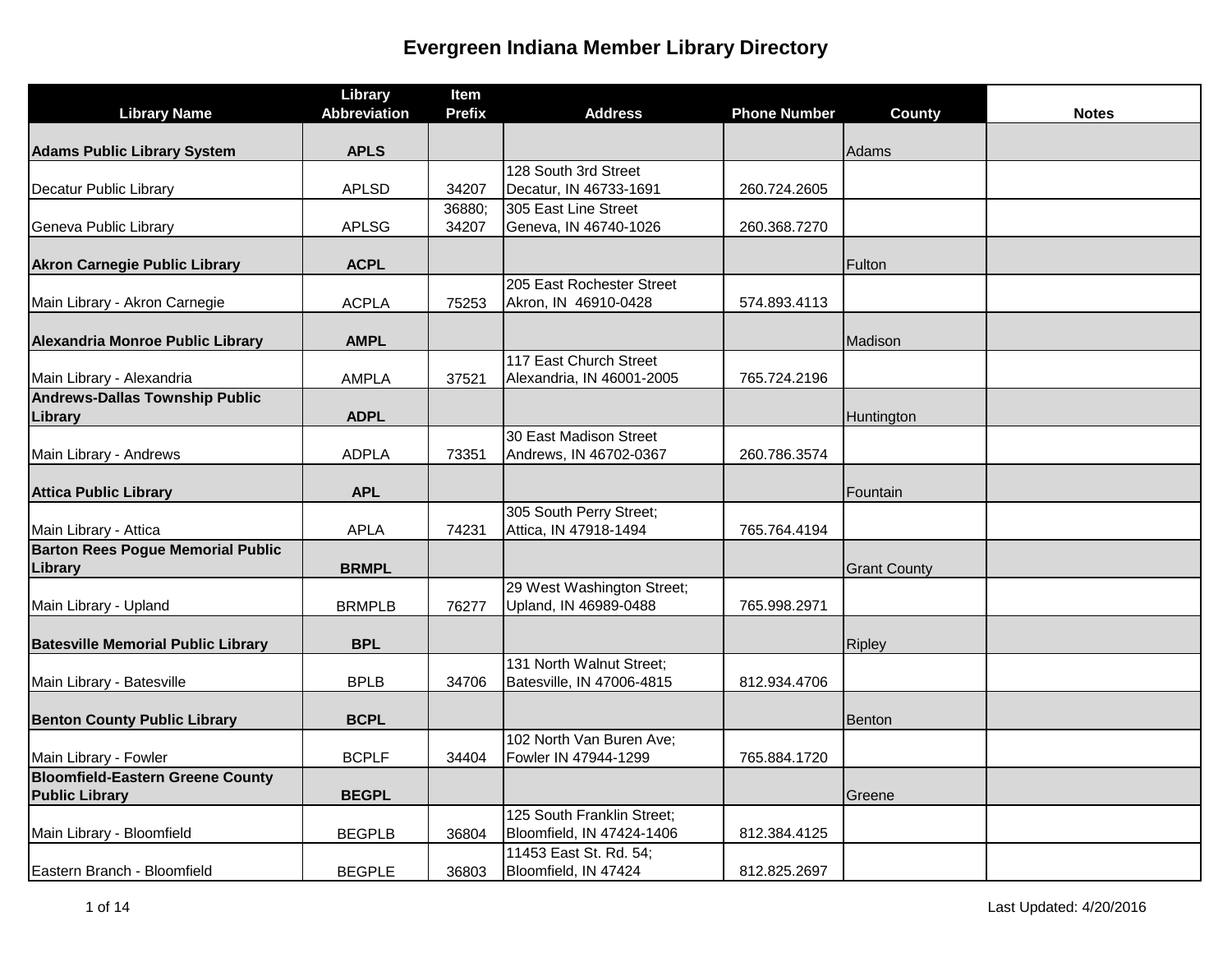|                                           | Library             | Item          |                                                     |                     |                          |              |
|-------------------------------------------|---------------------|---------------|-----------------------------------------------------|---------------------|--------------------------|--------------|
| <b>Library Name</b>                       | <b>Abbreviation</b> | <b>Prefix</b> | <b>Address</b>                                      | <b>Phone Number</b> | <b>County</b>            | <b>Notes</b> |
| <b>Boswell-Grant Township Public</b>      |                     |               |                                                     |                     |                          |              |
| Library                                   | <b>BGPL</b>         |               |                                                     |                     | <b>Benton County</b>     |              |
|                                           |                     |               | 101 East Main Street; Boswell,                      |                     |                          |              |
| Main Library - Boswell                    | <b>BGPLB</b>        | 38144         | IN 47921-0315                                       | 765.869.5428        |                          |              |
| <b>Brazil Public Library</b>              | <b>BZPL</b>         |               |                                                     |                     | <b>Clay County</b>       |              |
|                                           |                     |               | 204 North Walnut Street; Brazil,                    |                     |                          |              |
| Main Library - Brazil                     | <b>BZPLB</b>        | 38160         | IN 47834-2297                                       | 812.448.1981        |                          |              |
| <b>Brookston-Prairie Township Public</b>  |                     |               |                                                     |                     |                          |              |
| Library                                   | <b>BPPL</b>         |               |                                                     |                     | <b>White County</b>      |              |
|                                           |                     |               | 111 West 2nd Street; Brookston,                     |                     |                          |              |
| Main Library - Brookston                  | <b>BPPLB</b>        | 38209         | IN 47923-0528                                       | 765.563.6511        |                          |              |
|                                           |                     |               |                                                     |                     |                          |              |
| <b>Brownstown Public Library</b>          | <b>BTPL</b>         |               |                                                     |                     | Jackson County           |              |
|                                           |                     |               | 120 East Spring Street;                             |                     |                          |              |
| Main Library - Brownstown                 | <b>BTPLB</b>        | 79361         | Brownstown, IN 47220-1546                           | 812.358.2853        |                          |              |
|                                           |                     |               |                                                     |                     |                          |              |
| <b>Butler Public Library</b>              | <b>BUPL</b>         |               |                                                     |                     | Dekalb County            |              |
|                                           |                     |               | 340 South Broadway Street;                          |                     |                          |              |
| Main Library - Butler                     | <b>BUPLB</b>        | 73174         | Butler, IN 46721-1308                               | 260.868.2351        |                          |              |
| <b>Cambridge City Public Library</b>      | <b>CCPL</b>         |               |                                                     |                     | <b>Wayne County</b>      |              |
|                                           |                     |               | 600 West Main Street,                               |                     |                          |              |
| Main Library - Cambridge City             | <b>CCPLC</b>        | 76893         | Cambridge City, IN 47327                            | 765.478.3335        |                          |              |
| <b>Camden-Jackson Township Public</b>     |                     |               |                                                     |                     |                          |              |
| Library                                   | <b>CJTPL</b>        |               |                                                     |                     | <b>Carroll County</b>    |              |
|                                           |                     |               | 183 West Main, Camden, IN,                          |                     |                          |              |
| Main Library - Camden                     | <b>CJTPLC</b>       | 74082         | 46917-0024                                          | 574.686.2120        |                          |              |
| <b>Carnegie Public Library of Steuben</b> |                     |               |                                                     |                     |                          |              |
| <b>County</b>                             | <b>CPLSC</b>        |               |                                                     |                     | <b>Steuben County</b>    |              |
|                                           |                     |               | 322 South Wayne Street;                             |                     |                          |              |
| Main Library - Angola                     | <b>CPLCSA</b>       | 33118         | Angola, IN 46703-1956                               | 260.665.3362        |                          |              |
| <b>Centerville Center Township Public</b> |                     |               |                                                     |                     |                          |              |
| Library                                   | <b>CCTPL</b>        |               |                                                     |                     | <b>Wayne County</b>      |              |
| Main Library - Centerville                |                     | 76895         | 126 East Main Street;<br>Centerville, IN 47330-1206 | 765.855.5223        |                          |              |
|                                           | <b>CCTPLC</b>       |               |                                                     |                     |                          |              |
| <b>Clinton Public Library</b>             | <b>CPL</b>          |               |                                                     |                     | <b>Vermillion County</b> |              |
|                                           |                     |               | 313 South 4th Street;                               |                     |                          |              |
| Main Library - Clinton                    | <b>CPLC</b>         | 36806         | Clinton, IN 47842-2306                              | 765.832.8349        |                          |              |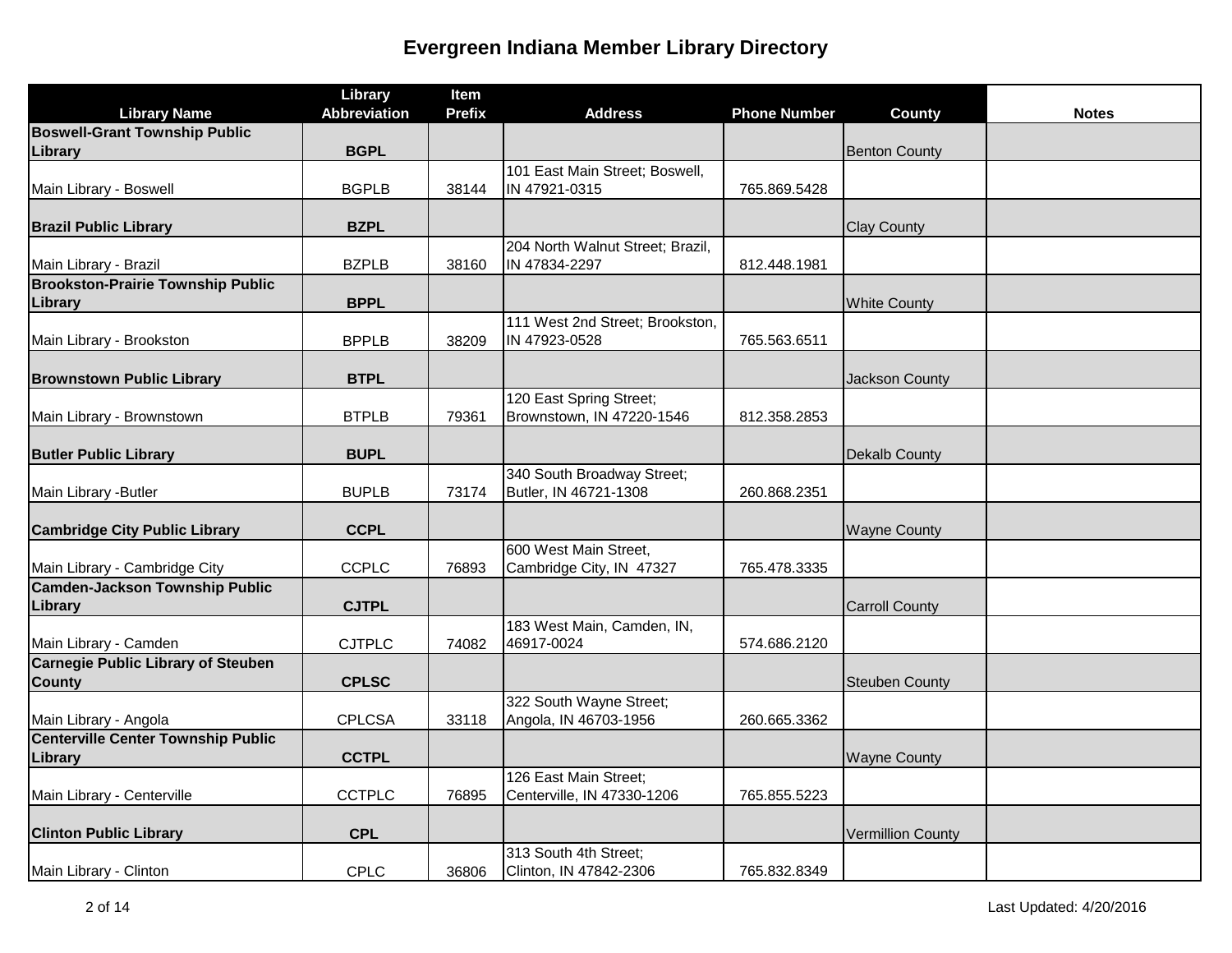| <b>Library Name</b>                               | Library<br><b>Abbreviation</b> | Item<br><b>Prefix</b> | <b>Address</b>                                   | <b>Phone Number</b> | County                  | <b>Notes</b> |
|---------------------------------------------------|--------------------------------|-----------------------|--------------------------------------------------|---------------------|-------------------------|--------------|
| <b>Coatsville Clay Township Public</b>            |                                |                       |                                                  |                     |                         |              |
| Library                                           | <b>CVPL</b>                    |                       |                                                  |                     | <b>Hendricks County</b> |              |
|                                                   |                                |                       | 4928 Milton Street; Coatesville,                 |                     |                         |              |
| Main Library - Coatsville                         | <b>CVPLC</b>                   | 78321                 | IN 46121-0147                                    | 765.386.2355        |                         |              |
| <b>Colfax-Perry Township Public Library</b>       | <b>CPT</b>                     |                       |                                                  |                     | <b>Clinton County</b>   |              |
| Main Library - Colfax                             | <b>CPTC</b>                    | 74121                 | 207 South Clark Street; Colfax,<br>IN 46035-0308 | 765.324.2915        |                         |              |
| Covington-Veedersburg Public Library              | <b>CVBPL</b>                   |                       |                                                  |                     | <b>Fountain County</b>  |              |
| Main Library - Covington                          | <b>CVBPLC</b>                  | 32572                 | 622 5th Street, Covington, IN<br>47932           | 765.793.2572        |                         |              |
| Branch Library - Veedersburg                      | <b>CVBPLV</b>                  | 32572                 | 408 North Main Street,<br>Veedersburg, IN 47987  | 765.294.2808        |                         |              |
| <b>Culver Community Schools</b>                   | <b>CUSC</b>                    |                       |                                                  |                     | <b>Marshall County</b>  |              |
| Monterey Elementary School                        | <b>CUSCM</b>                   | 724562                | 701 School St.; Culver, IN 46511                 | 574.842.3391        |                         |              |
| <b>Culver Elementary School</b>                   | <b>CUSCES</b>                  | 724560                |                                                  |                     |                         |              |
| Culver High School                                | <b>CUSCHS</b>                  | 724561                |                                                  |                     |                         |              |
| <b>Culver Union Township Public Library</b>       | <b>CUTPL</b>                   |                       |                                                  |                     | <b>Marshall County</b>  |              |
| Main Library - Culver                             | <b>CUTPLC</b>                  | 34304;<br>35304       | 107 North Main Street; Culver, IN<br>46511-1513  | 574.842.2941        |                         |              |
| <b>Danville Center Township Public</b><br>Library | <b>DCTPL</b>                   |                       |                                                  |                     | <b>Hendricks County</b> |              |
| Main Library - Danville                           | <b>DCTPLD</b>                  | 36204                 | 101 South Indiana Street;<br>Danville, IN 46122  | 317.745.2604        |                         |              |
| <b>Dublin Public Library</b>                      | <b>DBPL</b>                    |                       |                                                  |                     | <b>Wayne County</b>     |              |
|                                                   |                                |                       | 2249 East Cumberland Road,                       |                     |                         |              |
| Main Library - Dublin                             | <b>DBPLD</b>                   | 76892                 | Dublin, IN 47335                                 | 765.478.6206        |                         |              |
| <b>Dunkirk Public Library</b>                     | <b>DPL</b>                     |                       |                                                  |                     | <b>Jay County</b>       |              |
| Main Library - Dunkirk                            | <b>DPLD</b>                    | 76381                 | 127 West Washington Street,<br>Dunkirk, IN 47336 | 765.768.6872        |                         |              |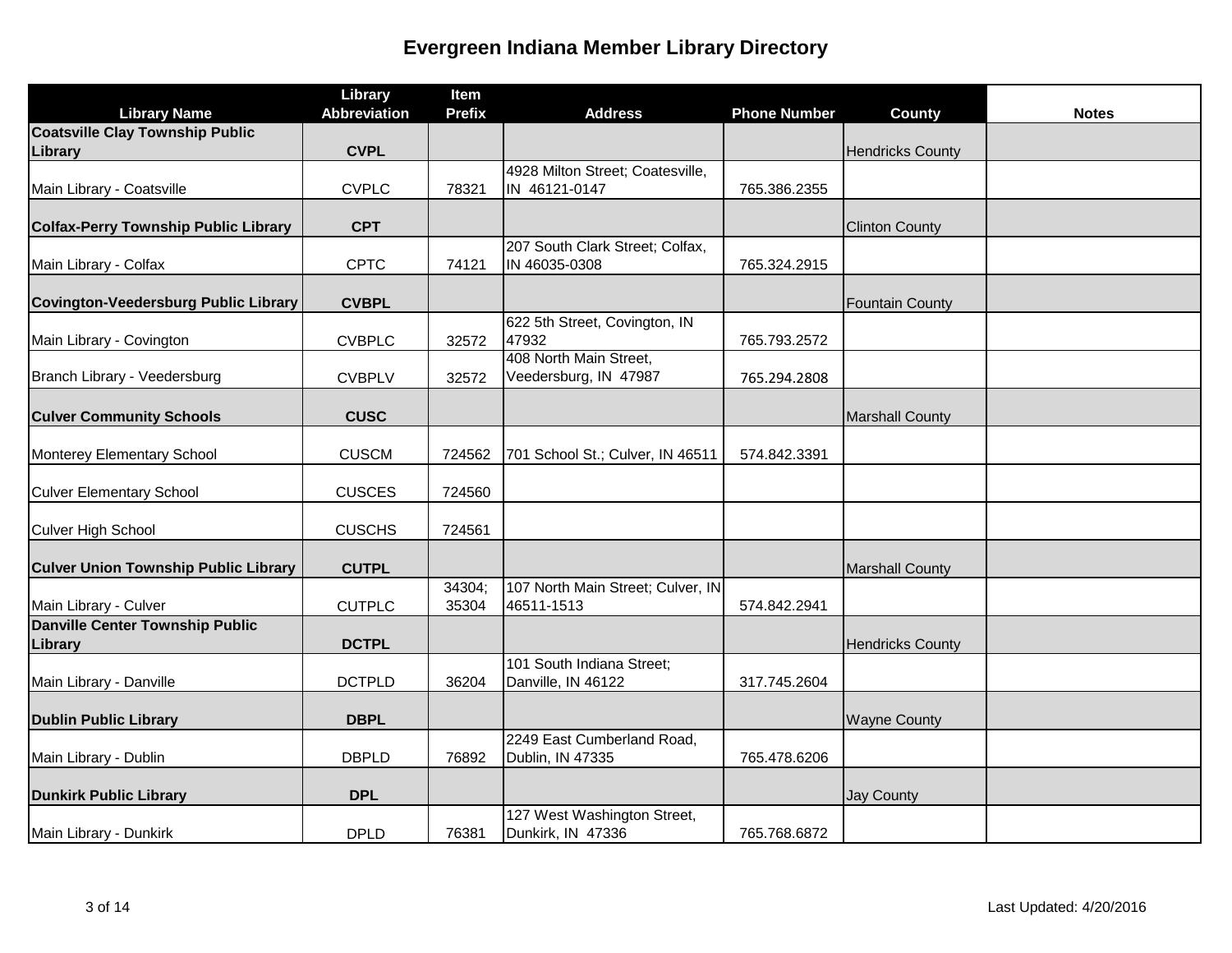| <b>Library Name</b>                                      | Library<br><b>Abbreviation</b> | Item<br><b>Prefix</b> | <b>Address</b>                                   | <b>Phone Number</b> | <b>County</b>          | <b>Notes</b>                                                 |
|----------------------------------------------------------|--------------------------------|-----------------------|--------------------------------------------------|---------------------|------------------------|--------------------------------------------------------------|
|                                                          |                                |                       |                                                  |                     |                        |                                                              |
| Flora-Monroe Township Public Library                     | <b>FMPL</b>                    |                       |                                                  |                     | <b>Carroll County</b>  |                                                              |
|                                                          |                                |                       | 109 North Center Street; Flora,                  |                     |                        |                                                              |
| Main Library - Flora                                     | <b>FMPLF</b>                   | 3 0 8 2 5             | IN 46929-1004                                    | 574.967.3912        |                        | Previously Whitewater Valley                                 |
| <b>Franklin County Public Library System</b>             | <b>FRPL</b>                    |                       |                                                  |                     | <b>Franklin County</b> | <b>Public Library District</b>                               |
| <b>Brookville Public Library</b>                         | <b>FRPLB</b>                   | 38217                 | 919 Main Street; Brookville, IN<br>47012-1498    | 765.647.4031        |                        |                                                              |
| Branch Library - Laurel Public Library                   | <b>FRPLL</b>                   | 36241                 | 200 North Clay Street; Laurel, IN<br>47024-0402  | 765.698.2582        |                        |                                                              |
| <b>Fulton County Public Library</b>                      | <b>FCPL</b>                    |                       |                                                  |                     | <b>Fulton County</b>   |                                                              |
| Main Library - Rochester                                 | <b>FCPLR</b>                   | 33187                 | 320 West 7th Street; Rochester,<br>IN 46975-1332 | 574.223.2713        |                        |                                                              |
| Branch Library - Aubee                                   | <b>FCPLA</b>                   | 33187                 | 7432 Olson Rd: Leiters Ford, IN<br>46945         | 574.542.4859        |                        |                                                              |
| Branch Library - Fulton                                  | <b>FCPLF</b>                   | 33187                 | 514 State Road 25; Fulton, IN,<br>46931-0206     | 574.857.3895        |                        |                                                              |
| <b>Greensburg-Decatur County</b>                         |                                |                       |                                                  |                     |                        |                                                              |
| <b>Contractual Public Library</b>                        | <b>GDCPL</b>                   |                       |                                                  |                     | <b>Decatur County</b>  |                                                              |
| Main Library - Greensburg                                | <b>GDCPLG</b>                  | 32826                 | 1110 East Main Street,<br>Greensburg, IN 47240   | 812.663.2826        |                        |                                                              |
| Branch Library - Westport                                | <b>GDCPLW</b>                  | 32826                 | 205 West Main Street; Westport,<br>IN 47283      | 812.591.2330        |                        |                                                              |
| Branch Library - Bookmobile                              | <b>GDCPLB</b>                  | 32826                 | 1110 East Main Street,<br>Greensburg, IN 47240   | 812.663.2826        |                        |                                                              |
| <b>Greentown Public Library</b>                          | <b>GPL</b>                     |                       |                                                  |                     | <b>Howard County</b>   |                                                              |
| Main Library - Greentown                                 | <b>GPLG</b>                    | 75342                 | 421 S. Harrison, Greentown, IN<br>46936          | 765.628.3534        |                        | <b>Greentown and Eastern Howard</b><br>School Public Library |
| Branch Library - Eastern Howard School<br>Public Library | <b>GCLG</b>                    | 75342                 | 301 S. Meridian, Greentown, IN<br>46936          | 765.628.2882        |                        |                                                              |
| <b>Greenwood Public Library</b>                          | <b>GWPL</b>                    |                       |                                                  |                     | Johnson County         |                                                              |
| <b>Greenwood Public Library</b>                          | <b>GWPLG</b>                   | 36626                 | 310 South Meridian; Greenwood,<br>IN 46143-1699  | 317.881.1953        |                        |                                                              |
| <b>Hagerstown-Jefferson Township</b>                     |                                |                       |                                                  |                     |                        |                                                              |
| <b>Public Library</b>                                    | <b>HJTPL</b>                   |                       |                                                  |                     | <b>Wayne County</b>    |                                                              |
|                                                          |                                |                       | 10 West College Street;                          |                     |                        |                                                              |
| Main Library - Hagerstown                                | <b>HJTPLH</b>                  | 39213                 | Hagerstown, IN 47346-1295                        | 765.489.5632        |                        |                                                              |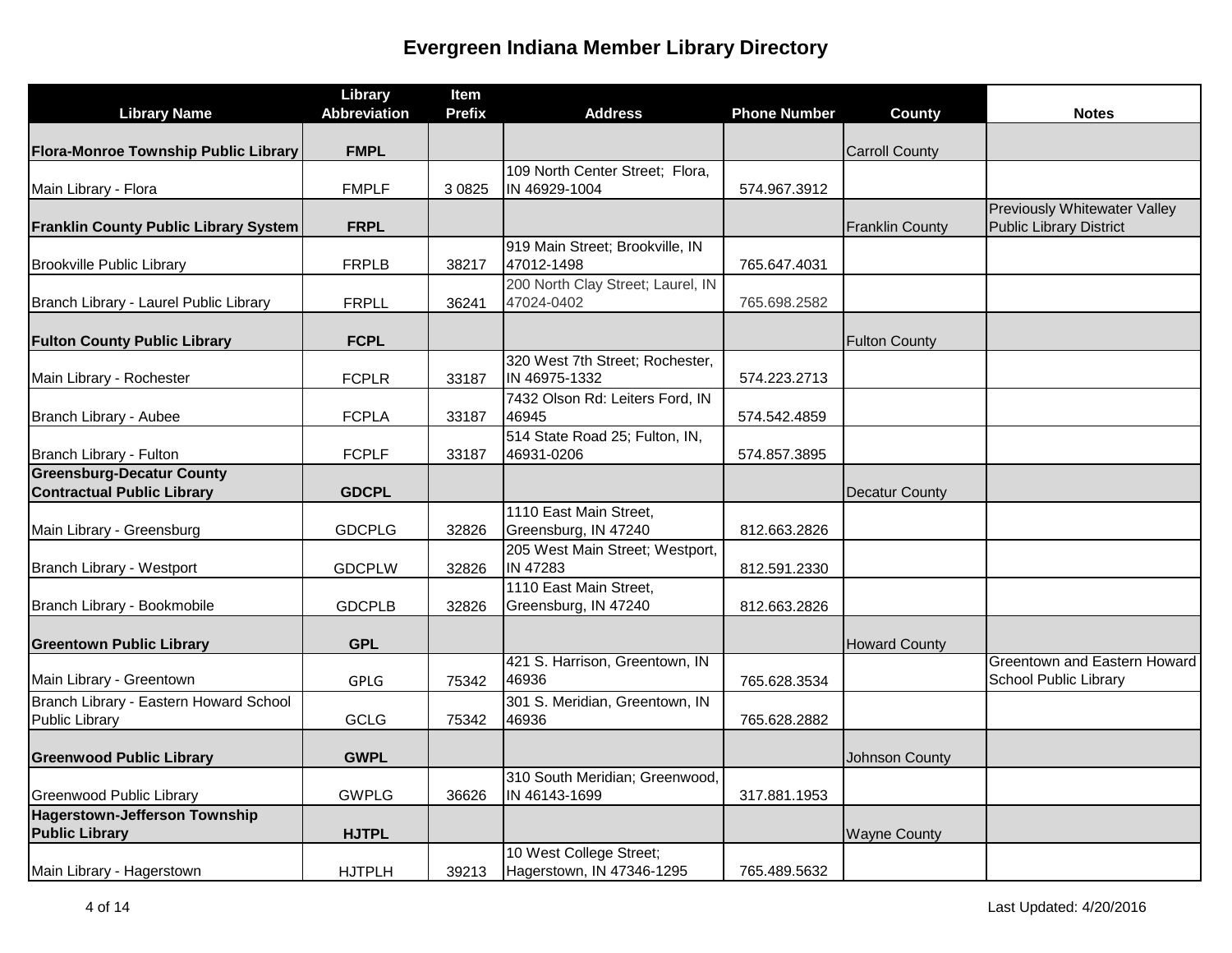| <b>Library Name</b>                        | Library<br><b>Abbreviation</b> | Item<br><b>Prefix</b> | <b>Address</b>                                    | <b>Phone Number</b> | <b>County</b>           | <b>Notes</b> |
|--------------------------------------------|--------------------------------|-----------------------|---------------------------------------------------|---------------------|-------------------------|--------------|
|                                            |                                |                       |                                                   |                     |                         |              |
| Hamilton North Public Library              | <b>HNPL</b>                    |                       |                                                   |                     | <b>Hamilton County</b>  |              |
|                                            |                                |                       | 209 West Brinton Street; Cicero,                  |                     |                         |              |
| Main Library - Cicero                      | <b>HNPLC</b>                   | 78294                 | IN 46034-9513                                     | 317.984.5623        |                         |              |
| Branch Library - Atlanta                   | <b>HNPLA</b>                   | 78294                 | 100 South Walnut Street;<br>Atlanta, IN 46031     | 765.292.2521        |                         |              |
|                                            |                                |                       |                                                   |                     |                         |              |
| <b>Hartford City Public Library</b>        | <b>HCPL</b>                    |                       |                                                   |                     | <b>Blackford County</b> |              |
| Main Library - Hartford City               | <b>HCPLH</b>                   | 76051                 | 314 North High Street, Harford<br>City, IN 47348  | 765.348.1720        |                         |              |
|                                            |                                |                       |                                                   |                     |                         |              |
| <b>Huntingburg Public Library</b>          | <b>HBPL</b>                    |                       |                                                   |                     | <b>Dubois County</b>    |              |
|                                            |                                |                       | 419 North Jackson Street;                         |                     |                         |              |
| Main Library - Huntingburg                 | <b>HBPLH</b>                   | 39970                 | Huntingburg, IN 47542-1301                        | 812.683.2052        |                         |              |
| Hussey-Mayfield Memorial Public<br>Library | <b>ZPL</b>                     |                       |                                                   |                     | <b>Boone County</b>     |              |
|                                            |                                |                       | 250 North Fifth Street; Zionsville,               |                     |                         |              |
| Main Library - Zionsville                  | <b>HMMPL</b>                   | 39946                 | IN 46077-1324                                     | 317.873.3149        |                         |              |
|                                            |                                |                       | 250 North Fifth Street; Zionsville,               |                     |                         |              |
| SullivanMunce Cultural Center              | <b>SMCC</b>                    | 78063                 | IN 46077-1324                                     | 317.873.4900        |                         |              |
| Indiana State Library                      | <b>ISL</b>                     |                       |                                                   |                     | <b>Marion County</b>    |              |
|                                            |                                |                       | 315 West Ohio Street;                             | 866.683.0010;       |                         |              |
| Main Library - Indianapolis                | <b>ISLI</b>                    |                       | Indianapolis, IN 46202                            | 866.683.0008        |                         |              |
| <b>Jackson County Public Library</b>       | <b>JCPL</b>                    |                       |                                                   |                     | <b>Jackson County</b>   |              |
|                                            |                                |                       | 303 West Second Street;                           |                     |                         |              |
| Main Library - Seymour                     | <b>JCPLS</b>                   | 37500                 | Seymour, IN 47274-2147                            | 812.522.3412        |                         |              |
|                                            |                                |                       | 120 East Main Street,                             |                     |                         |              |
| Branch Library - Crothersville             | <b>JCPLC</b>                   | 37500                 | Crothersville, IN 47229-1536                      | 812.793.2927        |                         |              |
| Branch Library - Medora                    | <b>JCPLM</b>                   | 37500                 | 27 West Main Street; Medora, IN<br>47260-1536     | 812.966.2278        |                         |              |
| Jackson County Public Library              |                                |                       | 303 West Second Street;                           |                     |                         |              |
| Bookmobile                                 | <b>JCPLBKM</b>                 | 37500                 | Seymour, IN 47274-2147                            | 812.522.3412        |                         |              |
|                                            |                                |                       |                                                   |                     |                         |              |
| <b>Jay County Public Library</b>           | <b>JYCPL</b>                   |                       |                                                   |                     | <b>Jay County</b>       |              |
| Main Library - Portland                    | <b>JYCPLP</b>                  | 76383                 | 315 North Ship Street; Portland,<br>IN 47371-2192 | 260.726.7890        |                         |              |
|                                            |                                |                       | 315 North Ship Street; Portland,                  |                     |                         |              |
| Jay County Public Library Bookmobile       | <b>JYCPLBKM</b>                | 76383                 | IN 47371-2192                                     | 260.726.7890        |                         |              |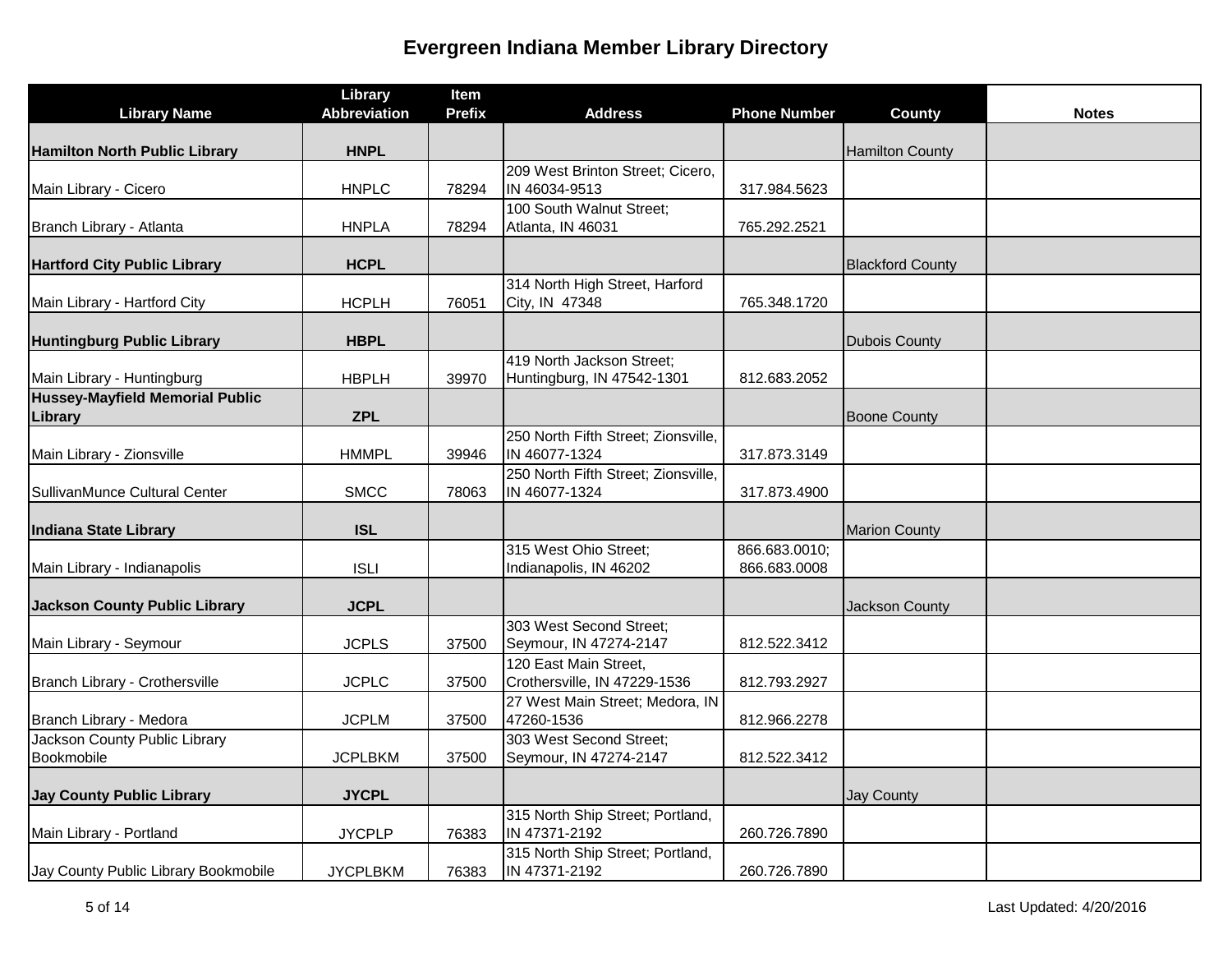| <b>Library Name</b>                            | Library<br><b>Abbreviation</b> | Item<br><b>Prefix</b> | <b>Address</b>                                             | <b>Phone Number</b> | <b>County</b>            | <b>Notes</b>                     |
|------------------------------------------------|--------------------------------|-----------------------|------------------------------------------------------------|---------------------|--------------------------|----------------------------------|
|                                                |                                |                       |                                                            |                     |                          |                                  |
| Jefferson County Public Library                | <b>JFCPL</b>                   |                       |                                                            |                     | Jefferson County         |                                  |
|                                                |                                |                       | 420 West Main Street; Madison,                             |                     |                          |                                  |
| Main Library - Madison                         | <b>JFCPLM</b>                  | 39391                 | IN 47250-3717                                              | 812.265.2744        |                          |                                  |
| Branch Library - Hanover                       | <b>JFCPLH</b>                  |                       | 273 Madison Avenue; Hanover,<br><b>IN 47243</b>            | 812.866.1470        |                          |                                  |
| Jennings County Public Library                 | <b>JNPL</b>                    |                       |                                                            |                     | Jennings County          |                                  |
| Jennings County Public Library                 | <b>JNPLJ</b>                   | 30653                 | 2375 North State Highway 3;<br>North Vernon, IN 47265-7483 | 812.346.2091        |                          |                                  |
| Kendallville Public Library                    | <b>KLPL</b>                    |                       |                                                            |                     | <b>Noble County</b>      |                                  |
| Kendallville Public Library                    | <b>KLPLK</b>                   | 37516                 | 221 South Park Avenue,<br>Kendallville, IN 46755-1740      | 260.343.2010        |                          |                                  |
| Branch Library - Rome City (Limberlost)        | <b>KLPLL</b>                   | 37516                 | 164 Kelly Street; Rome City, IN<br>46785                   | 260.854.2775        |                          | <b>Limberlost Public Library</b> |
| Kewanna-Union Township Public<br>Library       | <b>KTPL</b>                    |                       |                                                            |                     | <b>Fulton County</b>     |                                  |
| Main Library - Kewanna                         | <b>KTPLK</b>                   | 35887                 | 210 East Main Street, Kewanna,<br>IN 46939-0365            | 574.653.2011        |                          |                                  |
| <b>Kirklin Public Library</b>                  | <b>KKPL</b>                    |                       |                                                            |                     | <b>Clinton County</b>    |                                  |
| Main Library - Kirklin                         | <b>KKPLK</b>                   | 34123                 | P.O. Box 8; 115 North Main<br>Street; Kirklin, IN 46050    | 765.279.8308        |                          |                                  |
| Ladoga-Clark Township Public Library           | <b>LCTPL</b>                   |                       |                                                            |                     | <b>Montgomery County</b> |                                  |
| Main Library - Ladoga                          | <b>LCTPLL</b>                  | 34545                 | 128 East Main Street; Ladoga, IN<br>47954-0248             | 765.942.2456        |                          |                                  |
| <b>LaGrange County Public Library</b>          | <b>LGCPL</b>                   |                       |                                                            |                     | LaGrange County          |                                  |
| Main Library - LaGrange                        | <b>LGCPLL</b>                  | 30477                 | 203 West Spring Street;<br>LaGrange, IN 46761-1899         | 260.463.2842        |                          |                                  |
| LaGrange County Public Library -<br>Bookmobile | <b>LGCPLB</b>                  | 30477                 |                                                            |                     |                          |                                  |
| Branch Library - Shipshewana                   | <b>LGCPLS</b>                  | 30477                 | Box 636; Shipshewana, IN<br>46565                          | 260.768.7444        |                          |                                  |
| Branch Library - Topeka                        | <b>LGCPLT</b>                  | 30477                 | P.O. Box 236; Topeka, IN 46571                             | 260.593.3030        |                          |                                  |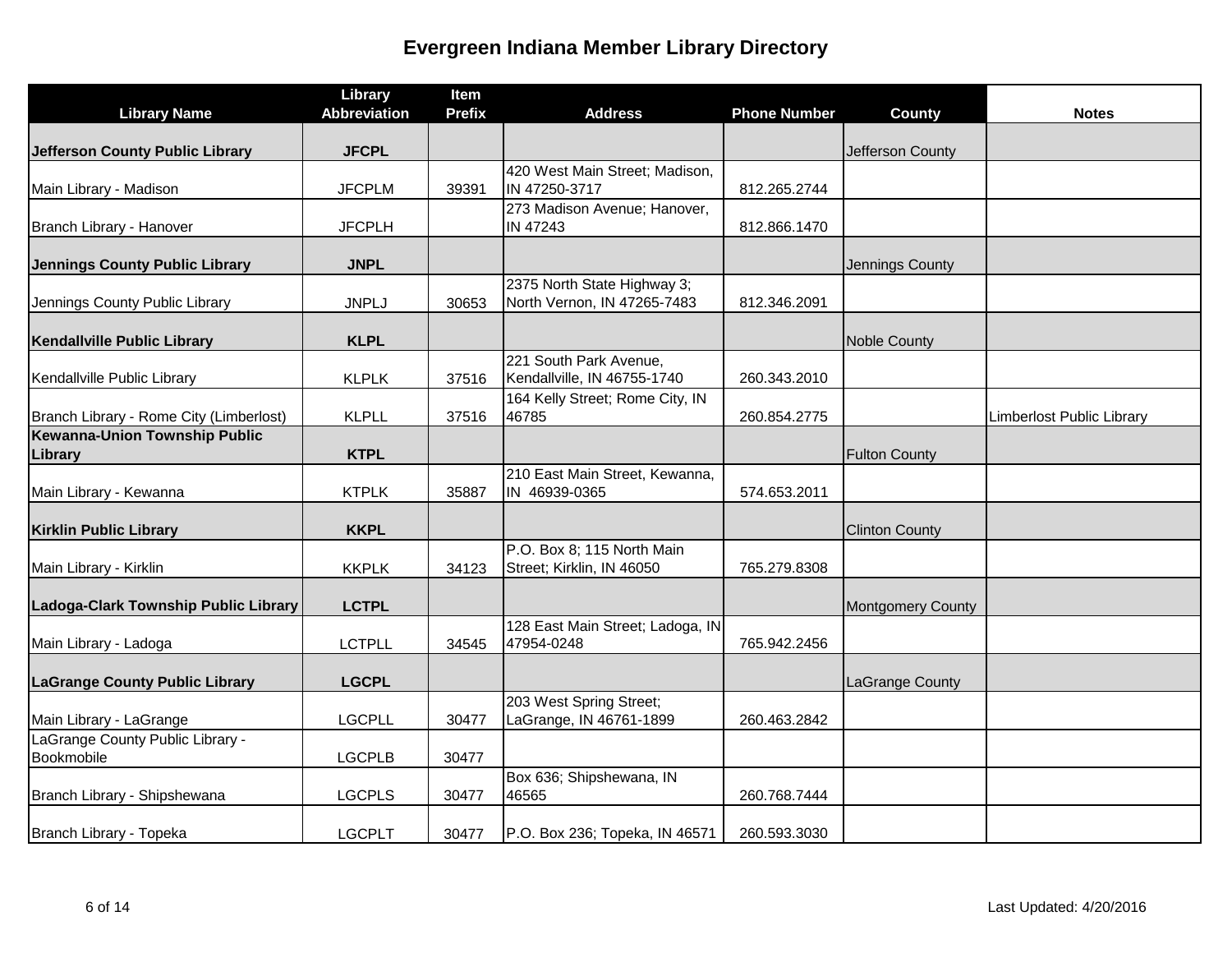| <b>Library Name</b>                                     | Library<br><b>Abbreviation</b> | Item<br><b>Prefix</b> | <b>Address</b>                                          | <b>Phone Number</b> | County                   | <b>Notes</b> |
|---------------------------------------------------------|--------------------------------|-----------------------|---------------------------------------------------------|---------------------|--------------------------|--------------|
| <b>Lebanon Public Library</b>                           | <b>LBPL</b>                    |                       |                                                         |                     | <b>Boone County</b>      |              |
| Main Library - Lebanon                                  | <b>LBPLL</b>                   | 34333                 | 104 East Washington Street;<br>Lebanon, IN 46052-2298   | 765.482.3460        |                          |              |
| <b>Ligonier Public Library</b>                          | <b>LIPL</b>                    |                       |                                                         |                     | <b>Noble County</b>      |              |
| Main Library - Ligonier                                 | <b>LIPLL</b>                   | 73571                 | 300 S Main St; Ligonier, IN<br>46767-1812               | 260.894.4511        |                          |              |
| Lincoln Heritage Public Library                         | <b>LHPL</b>                    |                       |                                                         |                     | <b>Spencer County</b>    |              |
| Branch Library - Chrisney                               | <b>LHPLC</b>                   | 70743                 | 228 E. North Street; Chrisney, IN<br>47611              | 812.362.8471        |                          |              |
| Main Library - Dale                                     | <b>LHPLD</b>                   | 70743                 | 105 Wallace St., P.O. Box 784;<br>Dale, Indiana 47523   | 812.937.7170        |                          |              |
| Linden Carnegie Public Library                          | <b>LCPL</b>                    |                       |                                                         |                     | <b>Montgomery County</b> |              |
| Main Library - Linden                                   | <b>LCPLL</b>                   | 34239                 | 102 South Main Street; Linden, IN<br>47955-0010         | 765.339.4239        |                          |              |
| <b>Linton Public Library</b>                            | <b>LTPL</b>                    |                       |                                                         |                     | <b>Greene County</b>     |              |
| Main Library - Linton                                   | <b>LTPLL</b>                   | 30149                 | 95 SE 1st Street; Linton, IN<br>47441                   | 812.847.7802        |                          |              |
| Loogootee Public Library                                | <b>LOPL</b>                    |                       |                                                         |                     | <b>Martin County</b>     |              |
| Main Library - Loogootee                                | <b>LOPLL</b>                   | 70511                 | 106 North Line Street;<br>Loogootee, IN 47553-1263      | 812.295.3713        |                          |              |
| <b>Melton Public Library</b>                            | <b>MLPL</b>                    |                       |                                                         |                     | <b>Orange County</b>     |              |
| Main Library - Melton                                   | <b>MPLM</b>                    | 79591                 | 8496 West College Street;<br>French Lick, IN 47432-1068 | 812.936.2177        |                          |              |
| Middletown Fall Creek Township<br><b>Public Library</b> | <b>MFCPL</b>                   |                       |                                                         |                     | <b>Henry County</b>      |              |
| Main Library - Middletown                               | <b>MFCPLM</b>                  | 76331                 | 780 High Street, Middletown, IN<br>47356-1315           | 765.354.4071        |                          |              |
| <b>Milford Public Library</b>                           | <b>MFPL</b>                    |                       |                                                         |                     | <b>Kosciusko County</b>  |              |
| Main Library - Milford                                  | <b>MFPLM</b>                   | 72433                 | 101 North Main Street; Milford,<br>IN 46542-0269        | 574.658.4312        |                          |              |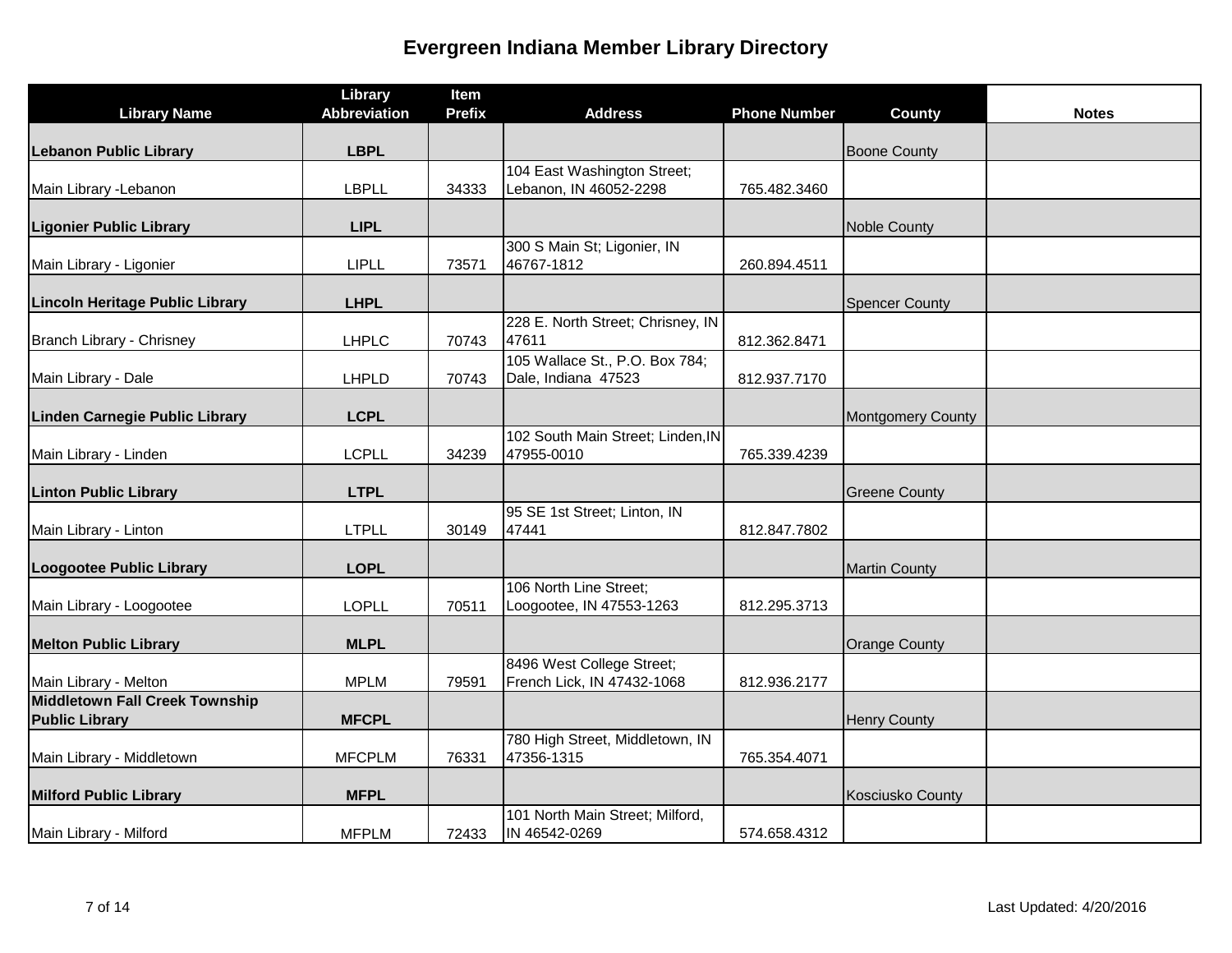| <b>Library Name</b>                                   | Library<br><b>Abbreviation</b> | Item<br><b>Prefix</b> | <b>Address</b>                                          | <b>Phone Number</b> | <b>County</b>           | <b>Notes</b>                  |
|-------------------------------------------------------|--------------------------------|-----------------------|---------------------------------------------------------|---------------------|-------------------------|-------------------------------|
| <b>Mitchell Community Public Library</b>              | <b>MTCPL</b>                   |                       |                                                         |                     | <b>Lawrence County</b>  |                               |
| Main Library - Mitchell                               | <b>MTCPLM</b>                  | 36823                 | 804 Main Street, Mitchell, IN<br>47446-1308             | 812.849.2412        |                         |                               |
| <b>Monon Town and Township Public</b><br>Library      | <b>MTTPL</b>                   |                       |                                                         |                     | <b>White County</b>     |                               |
| Main Library - Monon                                  | <b>MTTPLM</b>                  | 36825                 | 427 North Market Street, Monon,<br>IN 47959-0305        | 219.253.6517        |                         | Mailing address: P.O. Box 305 |
| <b>Montezuma Public Library</b>                       | <b>MPL</b>                     |                       |                                                         |                     | Parke                   |                               |
| Main Library - Montezuma                              | <b>MPLM</b>                    | 36754                 | 270 Crawford Street,<br>Montezuma, IN 47862-0070        | 765.245.2772        |                         |                               |
| Monticello-Union Township Public<br>Library           | <b>MUTPL</b>                   |                       |                                                         |                     | <b>White County</b>     |                               |
| Main Library - Monticello                             | <b>MUTPLM</b>                  | 37743                 | 321 West Broadway Street;<br>Monticello, IN 47960-2047  | 574.583.2665        |                         |                               |
| <b>Montpelier Harrison Township Public</b><br>Library | <b>MHTPL</b>                   |                       |                                                         |                     | <b>Blackford County</b> |                               |
| Main Library - Montpelier                             | <b>MHTPLM</b>                  | 76052                 | 301 South Main Street,<br>Montpelier, IN 47359-1428     | 765.728.5969        |                         |                               |
| <b>Mooresville Public Library</b>                     | <b>MVPL</b>                    |                       |                                                         |                     | <b>Morgan County</b>    |                               |
| Main Library - Mooresville                            | <b>MVPLM</b>                   | 37232                 | 220 West Harrison Street:<br>Mooresville, IN 46158-1633 | 317.831.7323        |                         |                               |
| <b>Morgan County Public Library</b>                   | <b>MCPL</b>                    |                       |                                                         |                     | <b>Morgan County</b>    |                               |
| Main Library - Martinsville                           | <b>MCPLM</b>                   | 78551                 | 110 S. Jefferson Street,<br>Martinsville, IN 46151      | 765.342.3451        |                         |                               |
| Branch Library - Brooklyn                             | <b>MCPLB</b>                   | 78551                 | 6 East Mill Street, Brooklyn, IN<br>46111               | 317.834.2003        |                         |                               |
| Branch Library - Eminence                             | <b>MCPLE</b>                   | 78551                 | Eminence Lion's Club,<br>Eminence, IN 46125             | 765.528.2117        |                         |                               |
| Branch Library - Morgantown                           | <b>MCPLMT</b>                  | 78551                 | 39 W Washington Street,<br>Morgantown, IN 46160         | 812.597.0889        |                         |                               |
| Branch Library - Monrovia                             | <b>MCPLMV</b>                  | 78551                 | 145 S. Chestnut St. P.O. Box<br>218, Monrovia, IN 46157 | 317.996.4307        |                         |                               |
| Branch Library - Waverly                              | <b>MCPLW</b>                   | 78551                 | 9410 State Road 144,<br>Martinsville, IN 46151          | 317.422.9915        |                         |                               |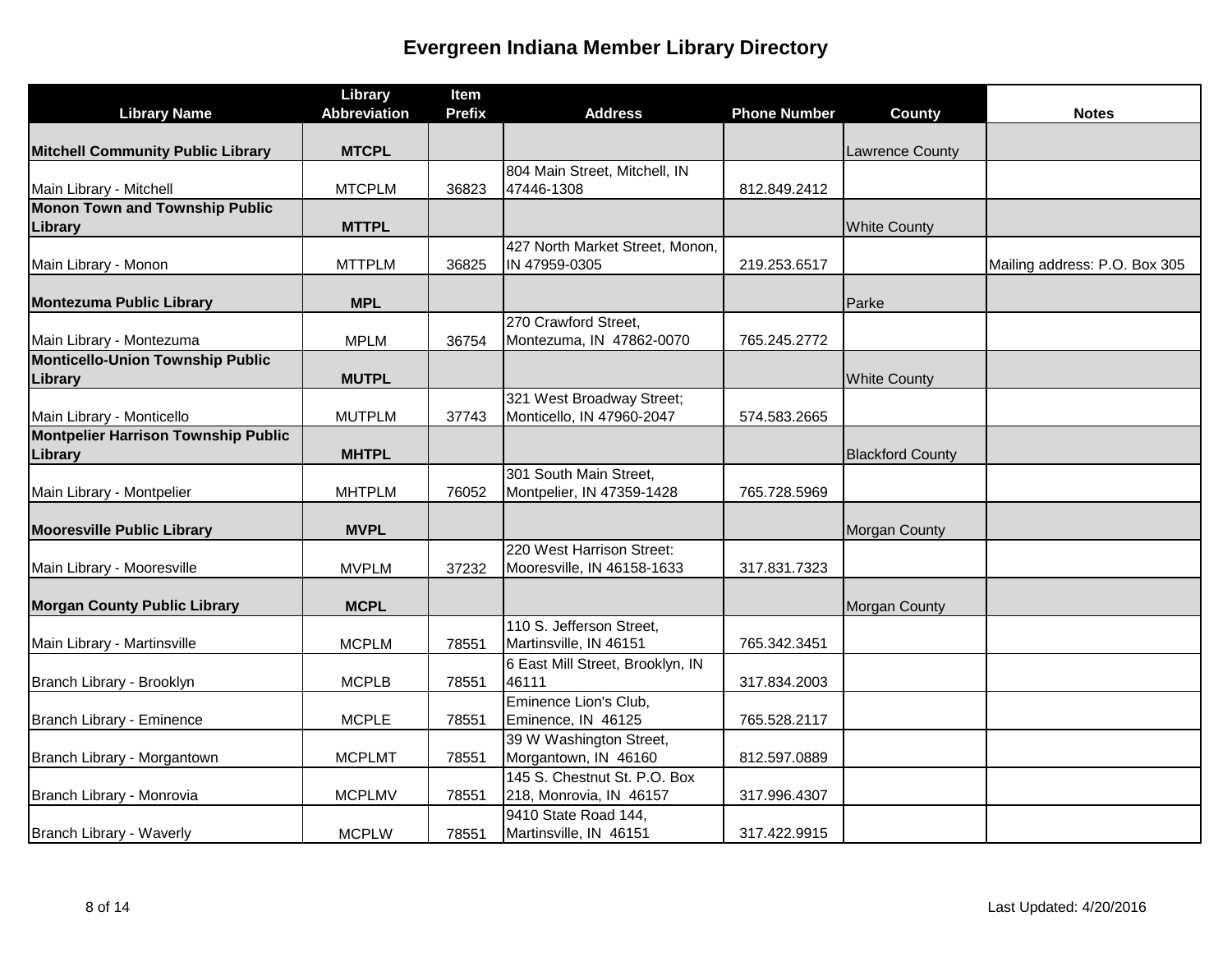|                                            | Library             | Item          |                                                        |                     |                         |                   |
|--------------------------------------------|---------------------|---------------|--------------------------------------------------------|---------------------|-------------------------|-------------------|
| <b>Library Name</b>                        | <b>Abbreviation</b> | <b>Prefix</b> | <b>Address</b>                                         | <b>Phone Number</b> | <b>County</b>           | <b>Notes</b>      |
| <b>Newton County Public Library</b>        | <b>NWPL</b>         |               |                                                        | 219.992.3490        | <b>Newton County</b>    |                   |
| Main Library - Lake Village Memorial       |                     |               | 9444 N. 315 W, Lake Village, IN                        |                     |                         |                   |
| Township                                   | <b>NWPLL</b>        | 71561         | 46349                                                  | 219.992.3490        |                         |                   |
| Branch Library - Roselawn                  | <b>NWPLR</b>        | 71561         | 4421 E SR 10, Roselawn, IN<br>46372                    | 219.345.2010        |                         |                   |
|                                            |                     |               | 205 S. West Street, Morocco, IN                        |                     |                         |                   |
| Branch Library - Morocco Community         | <b>NWPLM</b>        | 71561         | 47963                                                  | 219.285.2664        |                         |                   |
| <b>Noble County Public Library</b>         | <b>NCPL</b>         |               |                                                        |                     | <b>Noble County</b>     |                   |
| Main Library - Albion (Central)            | <b>NCPLC</b>        | 38131         | 813 East Main Street; Albion, IN<br>46701-1302         | 260.636.7197        |                         |                   |
|                                            |                     |               |                                                        |                     |                         |                   |
| Branch Library - East Location             | <b>NCPLE</b>        | 38131         | 104 Ley Street; Avila, IN 46710                        | 260.897.3900        |                         |                   |
| Branch Library - West Location             | <b>NCPLW</b>        | 38131         | 120 Jefferson Street: Cromwell,<br>IN 46732            | 260.856.2119        |                         |                   |
| <b>North Madison County Public Library</b> |                     |               |                                                        |                     |                         |                   |
| <b>System</b>                              | <b>NMCPL</b>        |               |                                                        |                     | <b>Madison County</b>   |                   |
| Main Library - Elwood                      | <b>NMCPLE</b>       | 30419         | 1600 Main Street:<br>Elwood, IN 46036                  | 765-552-5001        |                         |                   |
|                                            |                     |               | 102 Church St;                                         |                     |                         |                   |
| Branch Library - Frankton Community        | <b>NMCPLF</b>       | 30419         | Frankton, IN 46044<br>1013 W Church St;                | 765-551-4140        |                         | <b>PO Box 277</b> |
| Branch Library - Ralph E. Hazelbaker       | <b>NMCPLS</b>       | 30419         | Summitville, IN 46070                                  | 765.536.2335        |                         |                   |
| <b>North Webster Community Public</b>      |                     |               |                                                        |                     |                         |                   |
| Library                                    | <b>NWCL</b>         |               |                                                        |                     | <b>Kosciusko County</b> |                   |
| Main Library - North Webster               | <b>NWCLN</b>        | 72436         | 301 North Main Street; North<br>Webster, IN 46555-0008 | 574.834.7122        |                         |                   |
| <b>Odon Winkelpleck Public Library</b>     | <b>OWPL</b>         |               |                                                        |                     | <b>Davies County</b>    |                   |
|                                            |                     |               | 202 West Main Street; Odon, IN                         |                     |                         |                   |
| Main Library - Main Library                | <b>OWPLO</b>        | 70142         | 47562-1218                                             | 812.636.4949        |                         |                   |
| <b>Osgood Public Library</b>               | <b>OPL</b>          |               |                                                        |                     | <b>Ripley County</b>    |                   |
|                                            |                     |               | 136 W. Ripley St, Osgood, IN                           |                     |                         |                   |
| Main Library - Osgood                      | OPLO                | 39692         | 47037                                                  | 812.689.4011        |                         |                   |
|                                            |                     |               | 1171 N. Warpath, Milan, IN                             |                     |                         |                   |
| Branch Library - Milan                     | <b>OPLM</b>         | 39692         | 47031                                                  | 812.654.1963        |                         |                   |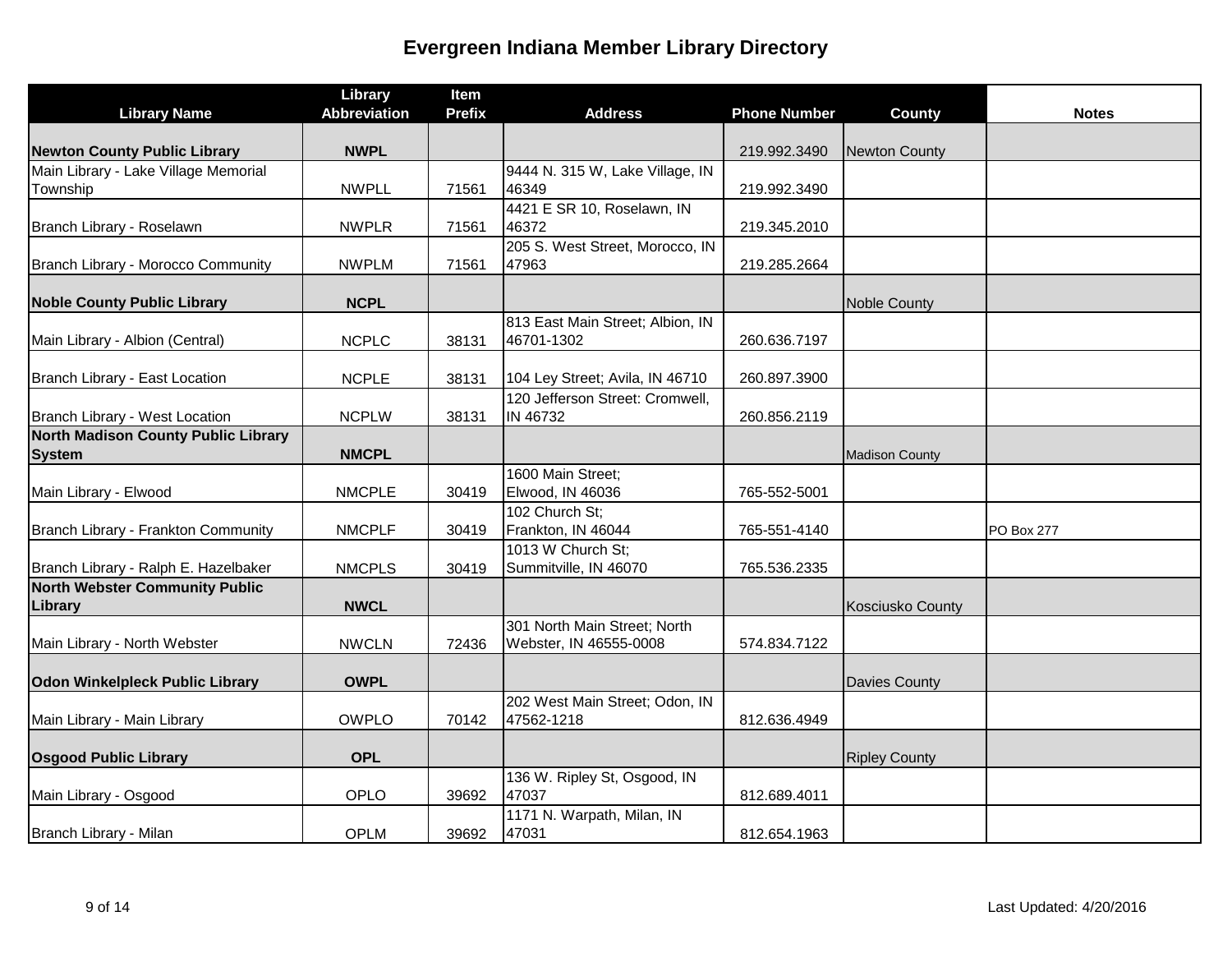|                                    | Library             | Item          |                                                        |                     |                       |                                 |
|------------------------------------|---------------------|---------------|--------------------------------------------------------|---------------------|-----------------------|---------------------------------|
| <b>Library Name</b>                | <b>Abbreviation</b> | <b>Prefix</b> | <b>Address</b>                                         | <b>Phone Number</b> | <b>County</b>         | <b>Notes</b>                    |
| <b>Otterbein Public Library</b>    | <b>OTBPL</b>        |               |                                                        |                     | <b>Benton County</b>  |                                 |
| Main Library - Otterbein           | <b>OTBPLO</b>       | 34046         | 23 East First Street; Otterbein,<br>IN 47970-0550      | 765.583.2107        |                       |                                 |
| <b>Oxford Public Library</b>       | <b>OXPL</b>         |               |                                                        |                     | <b>Benton County</b>  |                                 |
| Main Library - Oxford              | <b>OXPLO</b>        | 34045         | 201 East Smith Street; Oxford,<br>IN 47971-0006        | 765.385.2177        |                       |                                 |
| <b>Paoli Public Library</b>        | <b>PAOPL</b>        |               |                                                        |                     | <b>Orange County</b>  |                                 |
| Main Library - Paoli               | <b>PAOPLP</b>       | 79593         | 100 West Water Street; Paoli, IN<br>47454-1321         | 812.723.3841        |                       |                                 |
| <b>Peabody Public Library</b>      | <b>PBPL</b>         |               |                                                        |                     | <b>Whitley County</b> |                                 |
| Main Library - Columbia City       | PBPLCC              | 73922         | 1160 East Highway 205;<br>Columbia City, IN 46725-0406 | 260.244.5541        |                       |                                 |
| <b>Perry County Public Library</b> | <b>TCPCPL</b>       |               |                                                        |                     | Perry County          |                                 |
| Main Library - Tell City           | <b>TCPCPLT</b>      | 70621         | 2328 Tell Street, Tell City, IN<br>47586               | 812.547.6028        |                       |                                 |
| Branch Library - Bookmobile        | <b>TCPCPLB</b>      | 70621         | 2328 Tell Street, Tell City, IN<br>47586               |                     |                       |                                 |
| Branch Library - Cannelton         | <b>CNLPLC</b>       | 70622         | 210 South 8th Street, Cannelton,<br>IN 47520           | 812.547.2661        |                       |                                 |
| <b>Peru Public Library</b>         | <b>PPL</b>          |               |                                                        |                     | Miami County          |                                 |
| Main branch - Peru                 | <b>PPLP</b>         | 75521         | 102 East Main Street, Peru, IN<br>46970-2300           | 765.473.3069        |                       |                                 |
| <b>Pike County Public Library</b>  | <b>PCPL</b>         |               |                                                        |                     | <b>Pike County</b>    |                                 |
| Main Library - Petersburg          | <b>PCPLP</b>        | 38653         | 1104 Main Street; Petersburg, IN<br>47567-1337         | 812.354.6257        |                       | <b>Barrett Memorial Library</b> |
| Branch Library - Otwell            | <b>PCPLO</b>        | 38653         | 2301 North Spring Street: Otwell,<br>IN 47564          | 812.380.0066        |                       |                                 |
| Branch Library - Winslow           | <b>PCPLW</b>        | 38653         | 105 Center Street; Winslow: IN<br>47598                | 812.789.5423        |                       |                                 |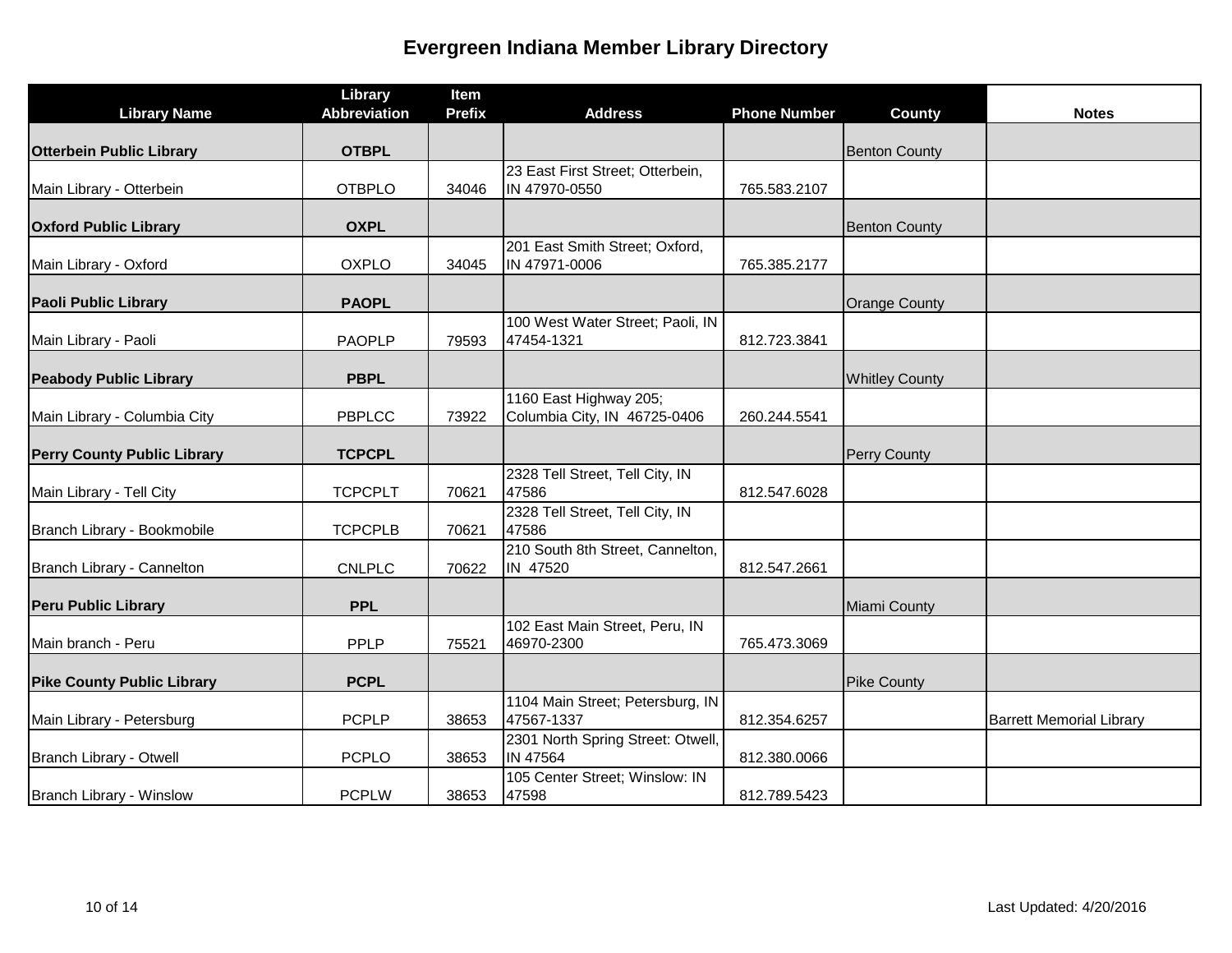|                                                      | Library             | Item          |                                   |                     |                          |              |
|------------------------------------------------------|---------------------|---------------|-----------------------------------|---------------------|--------------------------|--------------|
| <b>Library Name</b>                                  | <b>Abbreviation</b> | <b>Prefix</b> | <b>Address</b>                    | <b>Phone Number</b> | <b>County</b>            | <b>Notes</b> |
| Plainfield Guildford Township Public                 |                     |               |                                   |                     |                          |              |
| <b>Library District</b>                              | <b>PLFD</b>         |               |                                   |                     | <b>Hendricks County</b>  |              |
|                                                      |                     |               | 1120 Stafford Road; Plainfield,   |                     |                          |              |
| Main Library - Plainfield                            | <b>PLFDP</b>        | 31208         | IN 46168-2230                     | 317.839.6602        |                          |              |
|                                                      |                     |               | 1120 Stafford Road; Plainfield,   |                     |                          |              |
| GoLibrary Branch                                     | <b>PLFDG</b>        | 31208         | IN 46168-2230                     | 317.839.6602        |                          |              |
| Poseyville Carnegie Public Library                   | <b>PVPL</b>         |               |                                   |                     | Posey County             |              |
|                                                      |                     |               | 55 South Cale Street; Poseyville, |                     |                          |              |
| Main Library - Poseyville                            | <b>PVPLP</b>        | 70651         | IN 47633-0220                     | 812.874.3418        |                          |              |
|                                                      |                     |               |                                   |                     |                          |              |
| <b>Princeton Public Library</b>                      | <b>PTPL</b>         |               |                                   |                     | <b>Gibson County</b>     |              |
|                                                      |                     |               | 124 South Hart Street; Princeton, |                     |                          |              |
| Main Library - Princeton                             | <b>PTPLP</b>        | 30890         | IN 47670-2198                     | 812.385.4464        |                          |              |
| Roachdale-Franklin Township Public                   |                     |               |                                   |                     |                          |              |
| Library                                              | <b>RFTPL</b>        |               |                                   |                     | <b>Putnam County</b>     |              |
|                                                      |                     |               | 100 East Washington Street;       |                     |                          |              |
| Main Library - Roachdale                             | <b>RFTPLR</b>       | 77672         | Roachdale, IN 46172-0399          | 765.522.1491        |                          |              |
|                                                      |                     |               |                                   |                     |                          |              |
| <b>Roanoke Public Library</b>                        | <b>RPL</b>          |               |                                   |                     | <b>Huntington County</b> |              |
|                                                      |                     |               | 314 North Main Street, Suite      |                     |                          |              |
| Main Library - Roanoke                               | <b>RPLR</b>         | 30208         | 120; Roanoke, IN 46783-0249       | 260.672.2989        |                          |              |
| <b>Royal Center-Boone Township Public</b><br>Library | <b>RCBTPL</b>       |               |                                   |                     | <b>Cass County</b>       |              |
|                                                      |                     |               | 203 N Chicago St;                 |                     |                          |              |
| Main Library - Royal Center                          | <b>RCBTPLR</b>      | 75091         | Royal Center, IN 46978-0459       | 574-643-3185        |                          | PO Box 459   |
|                                                      |                     |               |                                   |                     |                          |              |
| <b>Shelby County Public Library</b>                  | <b>SHCPL</b>        |               |                                   |                     | <b>Shelby County</b>     |              |
|                                                      |                     |               | 57 West Broadway Street;          |                     |                          |              |
| Main Library - Shelbyville                           | <b>SHCPLSC</b>      | 78731         | Shelbyville, IN 46176-1294        | 317.398.7121        |                          |              |
|                                                      |                     |               | 57 West Broadway Street;          |                     |                          |              |
| Branch Library - Genealogy                           | <b>SHCPLSG</b>      | 78731         | Shelbyville, IN 46176-1294        | 317.398.7121        |                          |              |
|                                                      |                     |               | 57 West Broadway Street;          |                     |                          |              |
| Branch Library - Bookmobile                          | <b>SHCPLSB</b>      | 78731         | Shelbyville, IN 46176-1294        | 317.398.7121        |                          |              |
|                                                      |                     |               | 223 South Patterson, P.O. Box     |                     |                          |              |
| Branch Library - Morristown                          | <b>SHCPLM</b>       | 787311        | 960, Morristown, IN 46161         | 765.763.1221        |                          |              |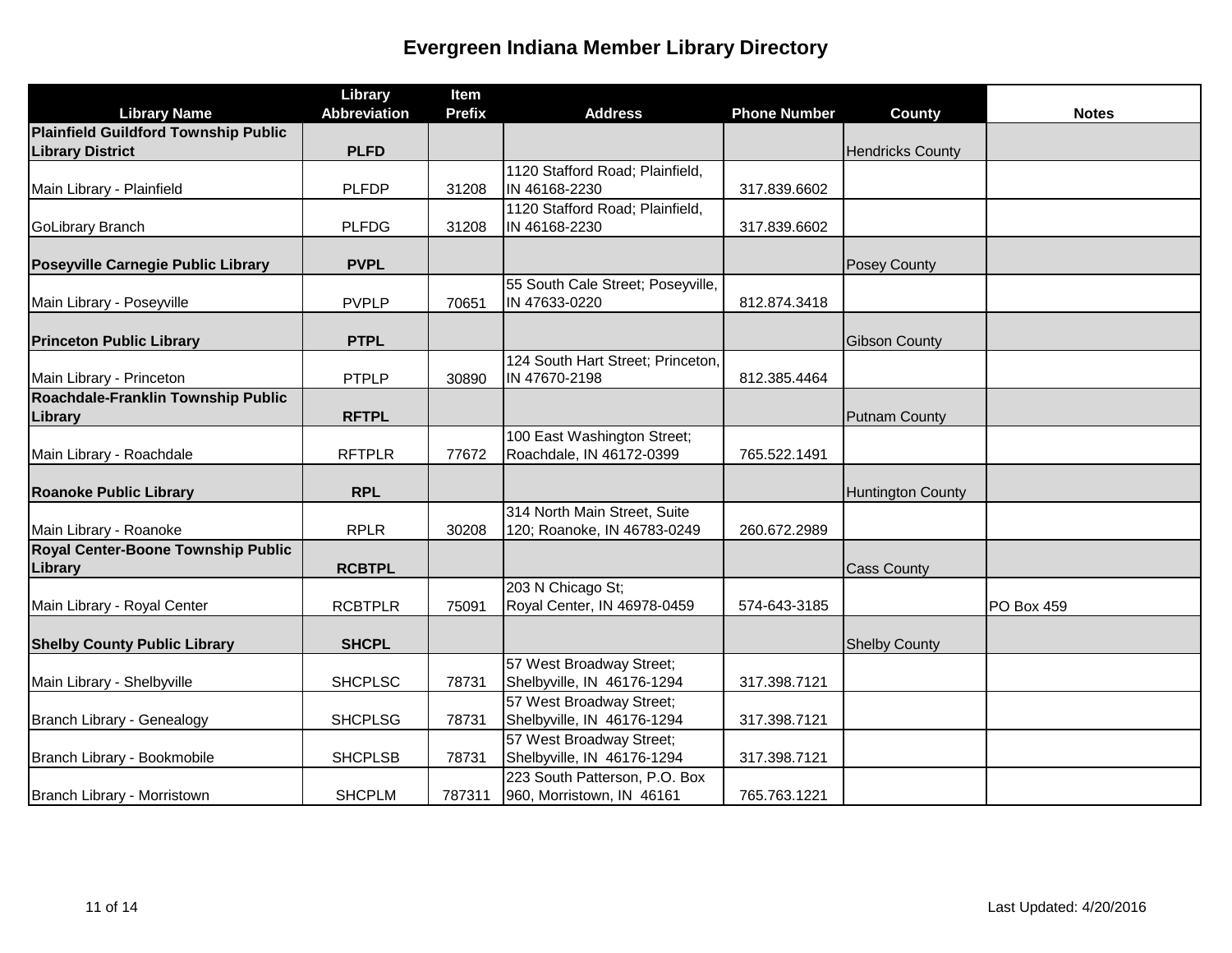| <b>Library Name</b>                                            | Library<br><b>Abbreviation</b> | Item<br><b>Prefix</b> | <b>Address</b>                                         | <b>Phone Number</b> | County                | <b>Notes</b> |
|----------------------------------------------------------------|--------------------------------|-----------------------|--------------------------------------------------------|---------------------|-----------------------|--------------|
| <b>Shoals Community Schools</b>                                | <b>SHOSC</b>                   |                       |                                                        |                     | <b>Martin County</b>  |              |
| <b>Shoals Elementary School</b>                                | <b>SHOEL</b>                   | 70710                 | 11741 Ironton Rd; Shoals IN<br>47581                   | 812.247.2060        |                       |              |
| Shoals High School                                             | <b>SHOHS</b>                   | 70720                 |                                                        |                     |                       |              |
| <b>Shoals Public Library</b>                                   | <b>SPL</b>                     |                       |                                                        |                     | <b>Martin County</b>  |              |
| Main Library - Shoals                                          | <b>SPLS</b>                    | 70512                 | 404 High Street; Shoals, IN<br>47581-0909              | 812.247.3838        |                       |              |
| <b>South Whitley Community Public</b><br>Library               | <b>SWCPL</b>                   |                       |                                                        |                     | <b>Whitley County</b> |              |
| Main Library - South Whitley                                   | <b>SWCPLS</b>                  | 30402                 | 201 East Front Street; South<br>Whitley, IN 46787-1315 | 260.723.5321        |                       |              |
| <b>Spencer County Public Library</b>                           | <b>SPCL</b>                    |                       |                                                        |                     | <b>Spencer County</b> |              |
| Branch Library - Grandview                                     | <b>SPCPLG</b>                  | 707413                | 403 W Main Street; Grandview,<br>IN 47615              | 812.649.9732        |                       |              |
| Branch Library - Hatfield                                      | <b>SPCPLH</b>                  | 707412                | 625 N CR 900 W; PO Box 361;<br>Hatfield, IN 47617      | 812.359.4030        |                       |              |
| Branch Library - Richland                                      | <b>SPCPLR</b>                  | 707411                | 6014 W Division St; PO Box 155;<br>Richland, IN 47634  | 812.359.4146        |                       |              |
| Main Library - Rockport                                        | <b>SPCPLRP</b>                 | 707410                | 210 Walnut Street; Rockport, IN<br>47635               | 812.649.4866        |                       |              |
| <b>Starke County Public Library System</b>                     | <b>STRKE</b>                   |                       |                                                        |                     | <b>Starke County</b>  |              |
| Branch Library - Hamlet                                        | STRKE-HAM                      | 30032                 | 6 N Starke St;<br>Hamlet, IN 46532                     | 574.867.6033        |                       |              |
| Branch Library - Koontz Lake                                   | STRKE-KOO                      | 30032                 | 7954 N State Road 23;<br>Walkerton, IN 46574           | 574.586.3353        |                       |              |
| Branch Library - San Pierre                                    | STRKE-SAN                      | 30032                 | 103 S Broadway:<br>San Pierre, IN 46374                | 219.828.4352        |                       |              |
| Main Library - Schricker                                       | STRKE-STR                      | 30032                 | 152 W Culver Rd;<br>Knox, IN 46534                     | 574.772.7323        |                       |              |
| <b>Syracuse Turkey Creek Township</b><br><b>Public Library</b> | <b>STCPL</b>                   |                       |                                                        |                     | Kosciusko County      |              |
| Main Library - Syracuse                                        | <b>STCPL</b>                   | 50577                 | 115 E Main Street, Syracuse, IN<br>46567               | 574.457.3022        |                       |              |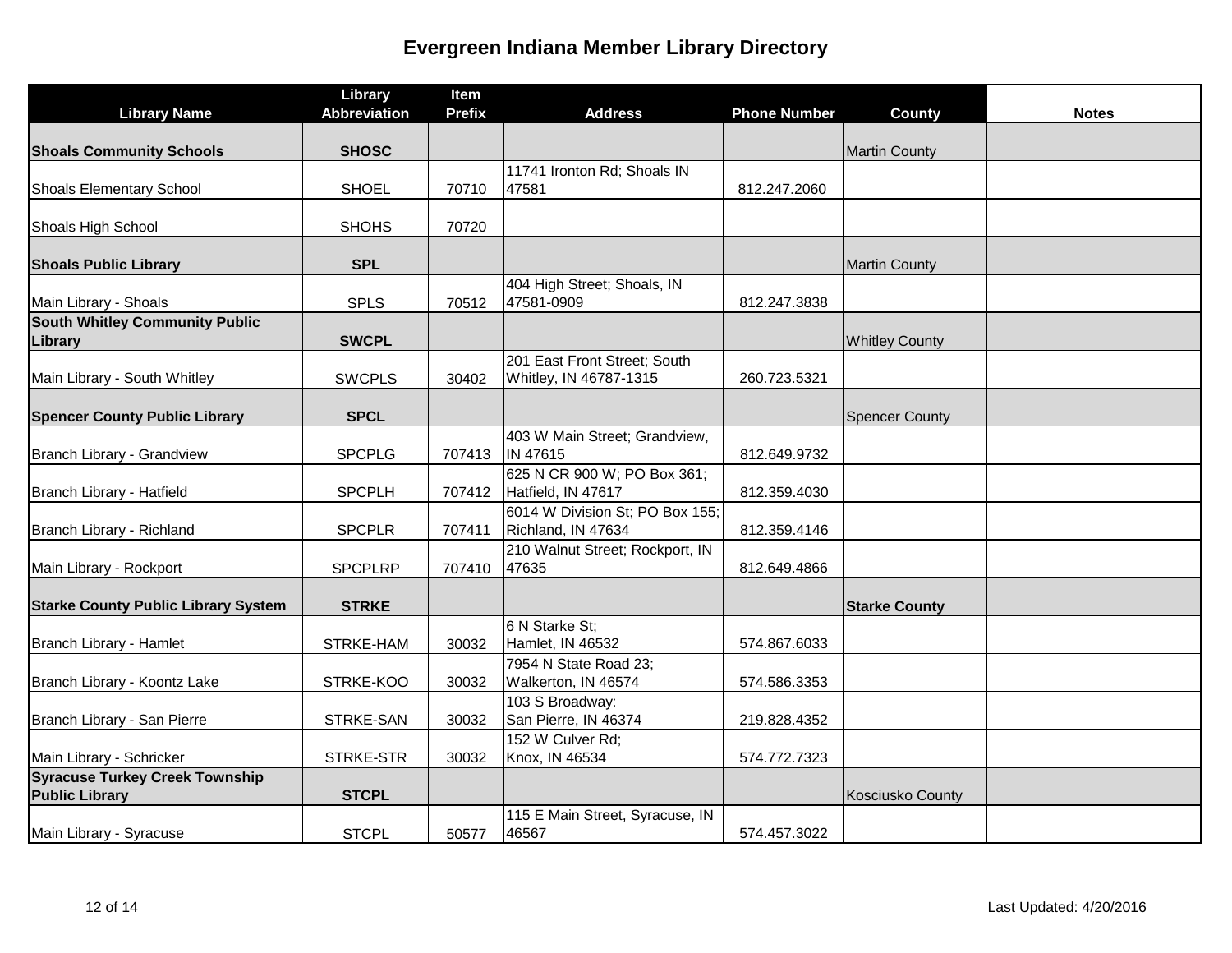| <b>Library Name</b>                       | Library<br><b>Abbreviation</b> | Item<br><b>Prefix</b> | <b>Address</b>                                    | <b>Phone Number</b> | County                    | <b>Notes</b>                  |
|-------------------------------------------|--------------------------------|-----------------------|---------------------------------------------------|---------------------|---------------------------|-------------------------------|
|                                           |                                |                       |                                                   |                     |                           |                               |
| <b>Switzerland County Public Library</b>  | <b>SCPL</b>                    |                       |                                                   |                     | <b>Switzerland County</b> |                               |
|                                           |                                |                       | 205 Ferry Street; Vevay, IN                       |                     |                           |                               |
| Main Library - Vevay                      | <b>SCPLV</b>                   | 33710                 | 47043-0133                                        | 812.427.3363        |                           |                               |
| <b>Thorntown Public Library</b>           | <b>TTPL</b>                    |                       |                                                   |                     | <b>Boone County</b>       |                               |
|                                           |                                |                       | 124 North Market Street;                          |                     |                           |                               |
| Main Library - Thorntown                  | <b>TTPLT</b>                   | 30034                 | Thorntown, IN 46071-1144                          | 765.436.7348        |                           |                               |
| <b>Tyson Library Association, Inc.</b>    | <b>TYL</b>                     |                       |                                                   |                     | <b>Ripley County</b>      |                               |
|                                           |                                |                       | 325 West Tyson Street;                            |                     |                           |                               |
| Main Library - Versailles                 | <b>TYLV</b>                    | 31070                 | Versailles, IN 47042-0769                         | 812.689.5894        |                           |                               |
| <b>Union City Public Library</b>          | <b>UCPLU</b>                   |                       |                                                   |                     | Randolph County           |                               |
|                                           |                                |                       | 408 N. Columbia Street, Union                     |                     |                           |                               |
| Main Library - Union City                 | <b>UCPLUC</b>                  |                       | City, IN 47390                                    | 765.964.4748        |                           |                               |
| <b>Union County Public Library</b>        | <b>UCPL</b>                    |                       |                                                   |                     | <b>Union County</b>       |                               |
| Main Library - Liberty                    | <b>UCPLB</b>                   | 34194                 | 2 East Seminary Street; Liberty,<br>IN 47353-1320 | 765.458.5355        |                           |                               |
|                                           |                                |                       |                                                   |                     |                           |                               |
| Van Buren Public Library                  | <b>VBPL</b>                    |                       |                                                   |                     | <b>Grant County</b>       |                               |
|                                           |                                |                       | 115 South 1st Street; Van Buren,                  |                     |                           |                               |
| Main Library - Van Buren                  | <b>VBPLVB</b>                  | 76276                 | IN 46991-0405                                     | 765.934.2171        |                           |                               |
| <b>Vermillion County Public Library</b>   | <b>VCPL</b>                    |                       |                                                   |                     | <b>Vermillion County</b>  |                               |
|                                           |                                |                       | 385 East Market Street;                           |                     |                           | Previously Newport-Vermillion |
| Main Library - Newport                    | <b>VCPLN</b>                   | 77831                 | Newport, IN 47966-0100                            | 765.492.3555        |                           | <b>County Library</b>         |
|                                           |                                |                       | 140 Maple Street; Dana, IN<br>47847               |                     |                           |                               |
| Branch Library - Dana                     | <b>VCPLD</b>                   | 77831                 |                                                   | 765.665.0365        |                           |                               |
| <b>Warren Public Library</b>              | <b>WPL</b>                     |                       |                                                   |                     | <b>Huntington County</b>  |                               |
|                                           |                                |                       | 123 East 3rd Street; Warren, IN                   |                     |                           |                               |
| Main Library - Warren                     | <b>WPLW</b>                    | 33450                 | 46792-0327                                        | 260.375.3450        |                           |                               |
| <b>Washington Township Public Library</b> | <b>WTPL</b>                    |                       |                                                   |                     | Randolph County           |                               |
|                                           |                                |                       | 107 North Main Street; Lynn, IN                   |                     |                           |                               |
| Main Library - Lynn                       | <b>WTPLL</b>                   | 76683                 | 47355-0127                                        | 765.874.1488        |                           |                               |